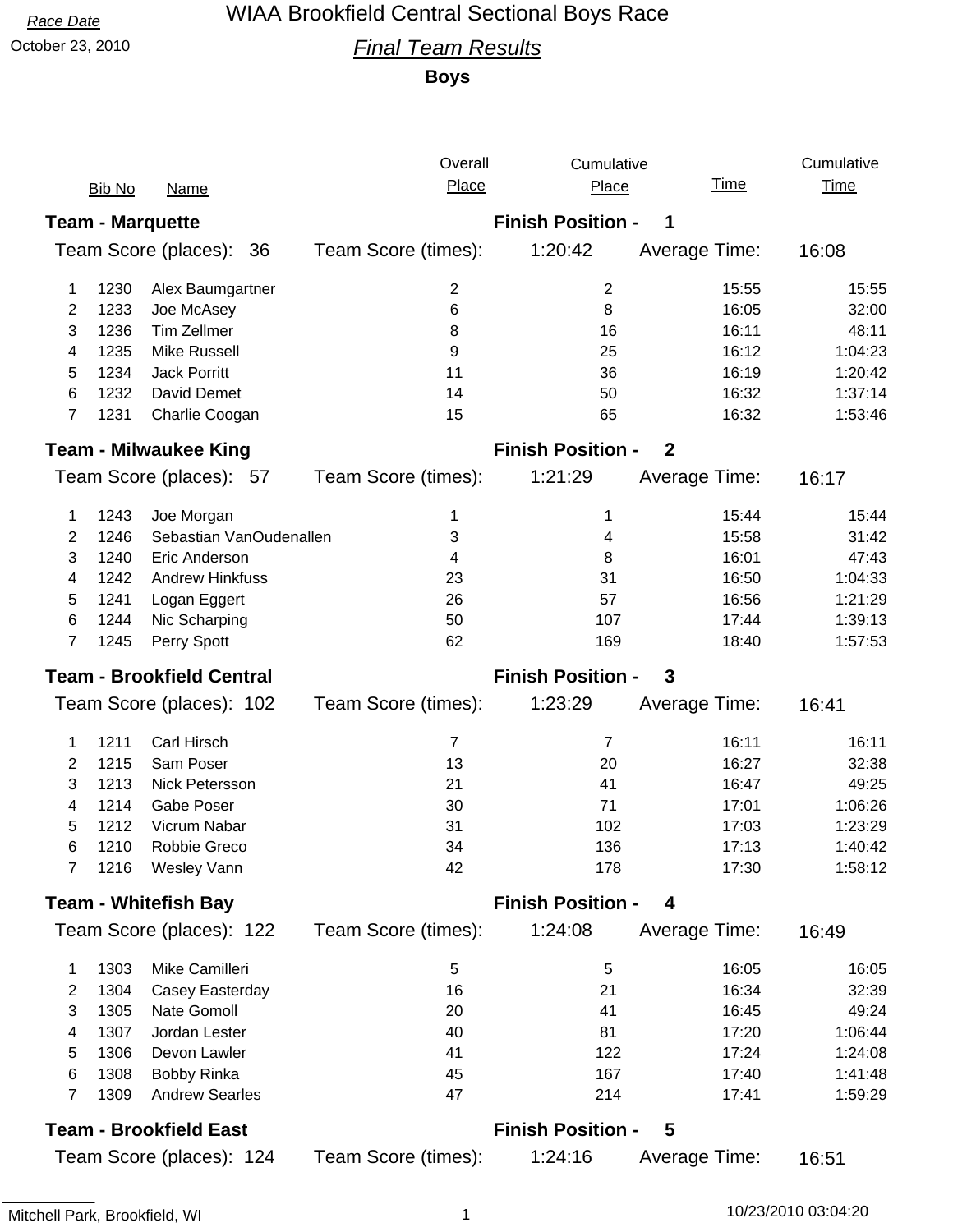# *Race Date* WIAA Brookfield Central Sectional Boys Race

### October 23, 2010 *Final Team Results*

**Boys**

|                                  |               |                               | Overall                                             | Cumulative |               | Cumulative  |
|----------------------------------|---------------|-------------------------------|-----------------------------------------------------|------------|---------------|-------------|
|                                  | <b>Bib No</b> | <b>Name</b>                   | Place                                               | Place      | <u>Time</u>   | <b>Time</b> |
| <b>Team - Brookfield East</b>    |               |                               | <b>Finish Position -</b><br>5                       |            |               |             |
| Team Score (places): 124         |               |                               | Team Score (times):                                 | 1:24:16    | Average Time: | 16:51       |
| 1                                | 1223          | <b>Brad Johnson</b>           | 10                                                  | 10         | 16:17         | 16:17       |
| 2                                | 1219          | Karl Brandstaetter            | 18                                                  | 28         | 16:43         | 33:00       |
| 3                                | 1225          | <b>Andrew Pelto</b>           | 28                                                  | 56         | 16:58         | 49:58       |
| 4                                | 1221          | Zach Hodgson                  | 29                                                  | 85         | 16:59         | 1:06:57     |
| 5                                | 1222          | Peter Irgens                  | 39                                                  | 124        | 17:19         | 1:24:16     |
| 6                                | 1224          | Anthony Loffredo              | 46                                                  | 170        | 17:40         | 1:41:56     |
| 7                                | 1218          | <b>Brian Niemi</b>            | 52                                                  | 222        | 17:48         | 1:59:44     |
|                                  |               | <b>Team - West Allis Hale</b> | <b>Finish Position -</b><br>6                       |            |               |             |
|                                  |               | Team Score (places): 147      | Team Score (times):                                 | 1:25:07    | Average Time: | 17:01       |
| 1                                | 1292          | Jacob Ebben                   | 22                                                  | 22         | 16:48         | 16:48       |
| 2                                | 1295          | Alex Murray                   | 24                                                  | 46         | 16:50         | 33:38       |
| 3                                | 1293          | <b>Robert Effinger</b>        | 25                                                  | 71         | 16:51         | 50:29       |
| 4                                | 1294          | Sam Gagliano                  | 33                                                  | 104        | 17:04         | 1:07:33     |
| 5                                | 1296          | Paul Musta                    | 43                                                  | 147        | 17:34         | 1:25:07     |
| 6                                | 1298          | Milan Stojanovic              | 49                                                  | 196        | 17:42         | 1:42:49     |
| 7                                | 1297          | Jamie Rypel                   | 57                                                  | 253        | 18:16         | 2:01:05     |
| <b>Team - Whitnall</b>           |               |                               | <b>Finish Position -</b><br>$\overline{\mathbf{7}}$ |            |               |             |
|                                  |               | Team Score (places): 148      | Team Score (times):                                 | 1:25:13    | Average Time: | 17:02       |
| 1                                | 1314          | Mitch Olson                   | 17                                                  | 17         | 16:43         | 16:43       |
| 2                                | 1316          | <b>Eric Windt</b>             | 27                                                  | 44         | 16:57         | 33:40       |
| 3                                | 1315          | Alex Richardson               | 32                                                  | 76         | 17:03         | 50:43       |
| 4                                | 1311          | Rob Emmett                    | 35                                                  | 111        | 17:14         | 1:07:57     |
| 5                                | 1313          | Jack Kasprzak                 | 37                                                  | 148        | 17:16         | 1:25:13     |
| 6                                | 1312          | Pat Humpal                    | 51                                                  | 199        | 17:45         | 1:42:58     |
| 7                                | 1310          | <b>Tyler Centers</b>          | 53                                                  | 252        | 17:56         | 2:00:54     |
| <b>Team - West Allis Central</b> |               |                               | <b>Finish Position -</b><br>8                       |            |               |             |
|                                  |               | Team Score (places): 224      | Team Score (times):                                 | 1:30:21    | Average Time: | 18:04       |
| 1                                | 1286          | <b>Alex Gonzales</b>          | 12                                                  | 12         | 16:20         | 16:20       |
| 2                                | 1290          | Anthony Rueda                 | 19                                                  | 31         | 16:45         | 33:05       |
| 3                                | 1287          | Shawn Guttman                 | 59                                                  | 90         | 18:26         | 51:31       |
| 4                                | 1282          | Nate Keaton                   | 66                                                  | 156        | 19:23         | 1:10:54     |
| 5                                | 1281          | Joshua Boeder                 | 68                                                  | 224        | 19:27         | 1:30:21     |
| 6                                | 1284          | Wes Andersen                  | 73                                                  | 297        | 20:18         | 1:50:39     |
| $\overline{7}$                   | 1285          | Kyle Bigus                    | 75                                                  | 372        | 20:28         | 2:11:07     |
| <b>Team - Pius XI</b>            |               |                               | <b>Finish Position -</b><br>9                       |            |               |             |
| Team Score (places): 231         |               |                               | Team Score (times):                                 | 1:28:35    | Average Time: | 17:43       |